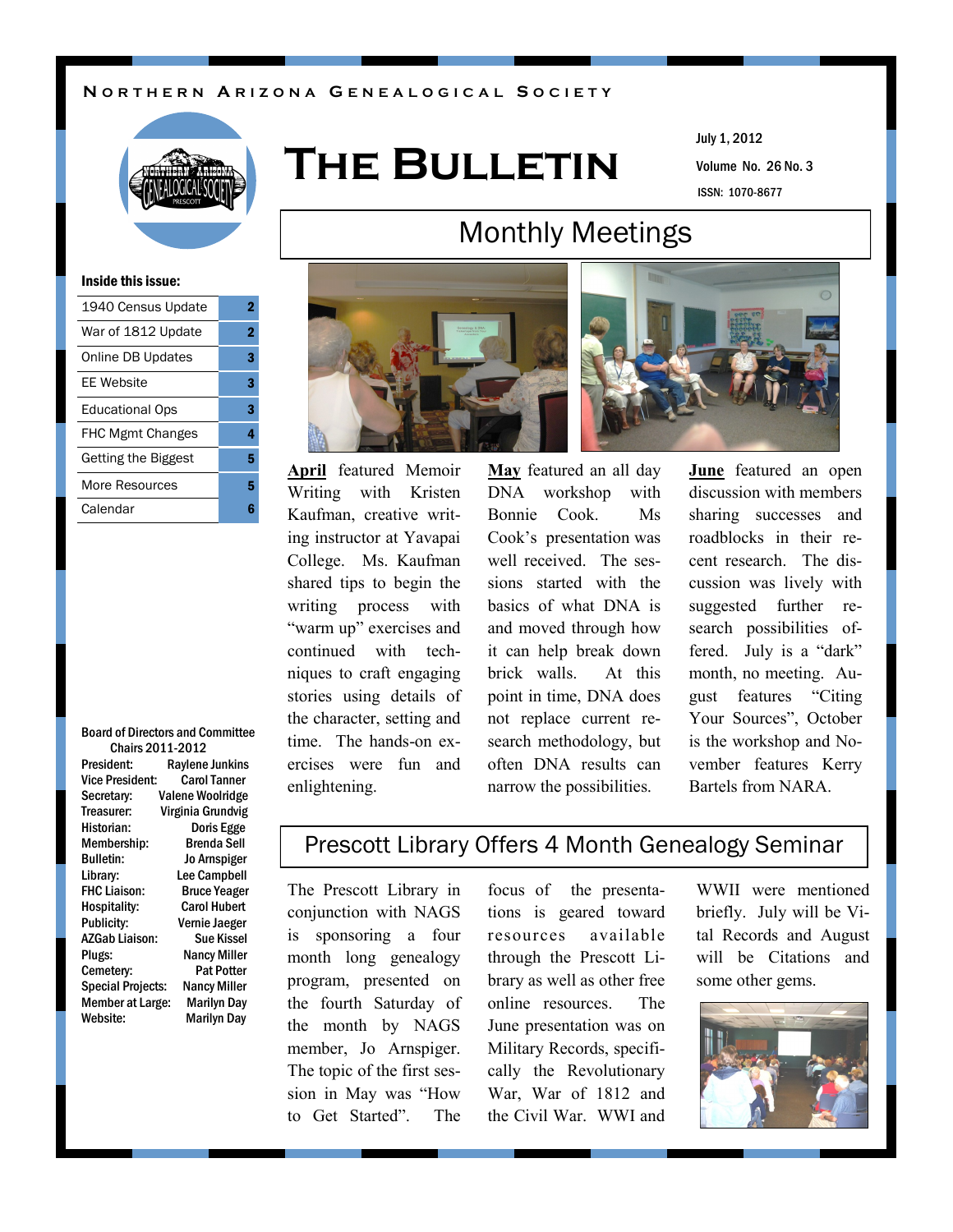**P a g e 2** 

**T h e B u l l e t i n** 

# 1940 Census Indexing Update

It has been three months since the release of the 1940 census. The population in 1940 was 132 million people. As of today's date, 74% of the census has been indexed. WOW I believe that is 97.68 million names IN THREE MONTHS. Congratulations and thank you to everyone who has and is participating in this project. Here is a list of the states that are 100% indexed with the index available for searching on familysearch.org. For those of you who enjoy a challenge, on Monday, July 2 the indexers are going for a new record– index 5 million names in one day. Don't be left behind, add your 100 names or whatever you can do. In this endeavor, everyone's help is important. Again a huge thank you.

| Alabama      | Alaska        | Arizona    |
|--------------|---------------|------------|
| California   | Colorado      | Delaware   |
| Florida      | Hawaii        | Idaho      |
| Indiana      | Iowa          | Kansas     |
| Louisiana    | Maine         | Minnesota  |
| Mississippi  | Montana       | Nebraska   |
| Nevada       | New Hampshire | New Mexico |
| North Dakota | Oklahoma      | Oregon     |
| Rhode Island | South Dakota  | Utah       |
| Vermont      | Virginia      | Washington |
| Wyoming      |               |            |

## War of 1812 Pension Digitalization Project

The Federation of Genealogical Societies in partnership with Fold3 and the National Archives has sponsored the Pension Preservation Project. The project will digitalize the original pension records from the War of 1812. The images are available for free on the Fold3 website. At this point in time, 3% of the documents have been digitalized. A recent donation of \$135,000 by a private citizen has given the project a much needed shot in the arm. The ISGS, Illinois State Genealogical Society, has also announced a 2012 Pension Match Challenge; the society will match any contribution (up to the first \$10,000) made before Dec. 31, 2012. Last year NAGS also contributed to this worthy project. Also for any of you who are interested in quilting, the Genea-Quilter members collaborated on a War of 1812 quilt which was raffled at NGS in Cincinnati this past May. As many of you know pension applications are one of the most interesting military records for genealogists. The applicant was required to prove

they had married and who their children were in order to receive the pension. Many of these original records may be found in the application papers. If you wanted to order the pension packet from the National Archives, it will cost you \$50.00 and it will be a photocopy of the original documents. How much nicer will it be when those very same documents are available for free as a digital file. Visit the Pension Preservation website to stay updated or make a donation.

who the veteran was, who



Would you like to become more active in NAGS? We need one more person for the Program Committee. Have some ideas ? Contact Raylene Junkins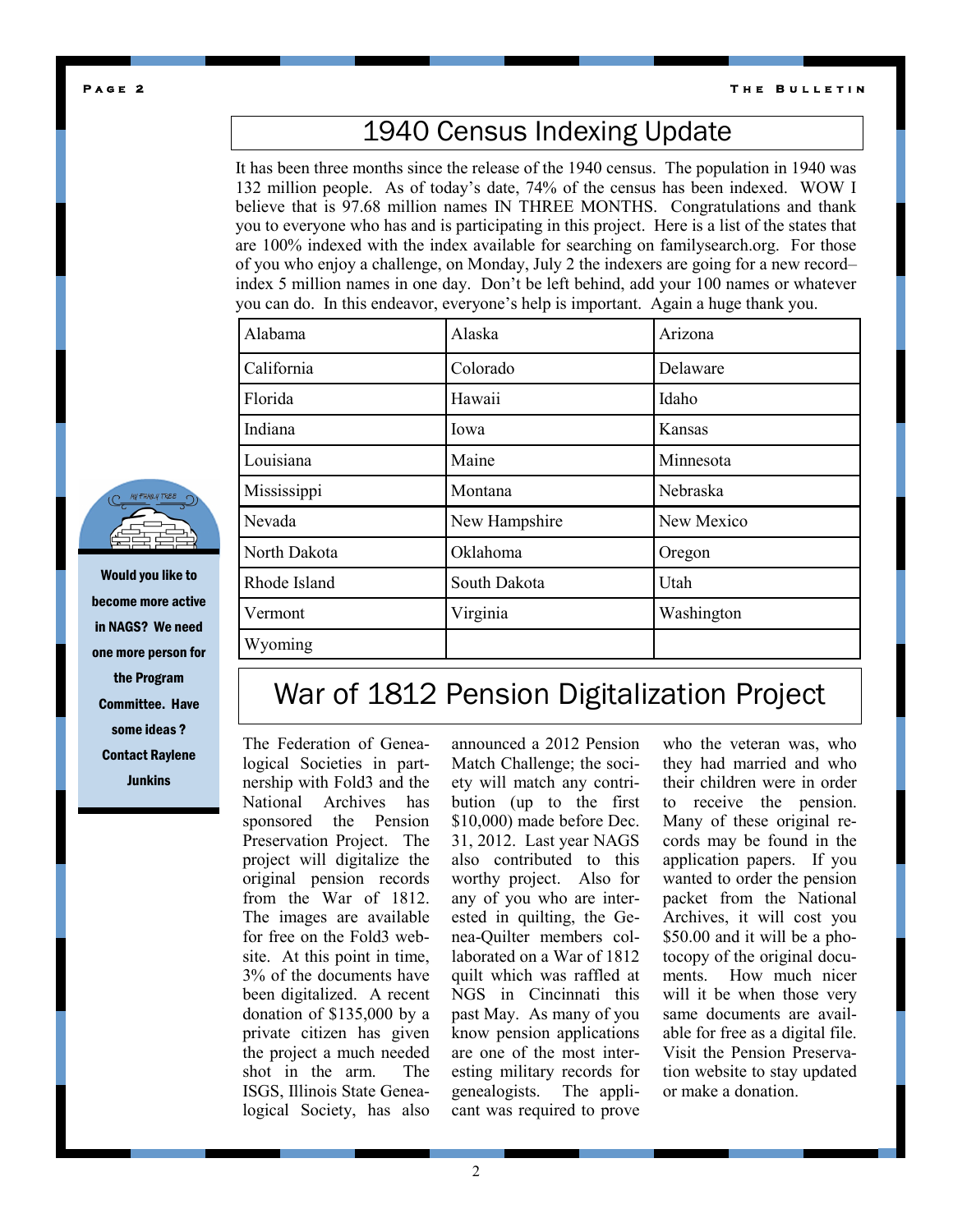### **V o l u m e N o . 2 6 N o . 3 P a g e 3**

As many of you know, the online resources in both Ancestry and FamilySearch change almost daily. At Ancestry alone just in the month of June, 40 new collections were added; 8 for 18th and 19th century Pennsylvania, 7 for New York as well as various War of 1812 and Civil War records just for starters. I was going to list the collections but there

are too many. Go to the link on page 4 to see what is new. Remember you can access FamilySearch from your home computer and the FHC computer lab offers access to Ancestry World free for visitors. As of June 25, 2012 FamilySearch has added 76 new databases covering thirty-four states. The listing can be found on the Ge-

nealogyBlog, link in the Link List on page 4. Also check MyHeritage for new and updated Record Collections. MyHeritage, which includes WorldVitalRecords, was listed as the third most popular genealogy website after Ancestry and FamilySearch, in a survey conducted by the ezine GenealogyInTime.

## E(vidence) E(xplained) Website Update

In the April Newsletter, Elizabeth Shown-Mills' new website, Evidence Explained was introduced to our readers. Are you confused about how to write that citation for Gramma's family quilt with all the children's birthdates on it? How about those papers you received ten years ago

from your cousin's mother's cousin? Instead of throwing up your hands and walking away, go to the EvidenceExplained website, sign up (free) and then go to the forum section and post your question with as much information as you have about the provenance of the artifact and your attempt at the citation, if you have

gotten that far. You may be surprised at the response you will get, perhaps even from ESM, as well as the explanation of why the citation should be written that way. Genealogist love to share. This is just another example of the generosity of the genealogical community.



Are you good at "Staging" NAGS has the opportunity to have a display in the Viewerie in the Prescott Library. Contact Raylene Junkins for more information

Educational Opportunities

Many of us would love to be able to attend the regional or national conventions held throughout the spring, summer and fall. Unfortunately, living in the west it is more difficult financially to attend these events. With the advent of "webinars" now some of those great sessions are available to us from the comfort of our homes. The SCGS Jamboree held in Burbank, California in June provided five or six

FREE webinars. I had the great fortune to watch Kerry Bartels of NARA present on Military Records. When RootsTech was in Salt Lake City in February, many of the sessions were available FREE via webinars. Monthly the ISGS hosts a Virtual Chapter meeting and the webinar is open to the public in real time. Of course we all are aware of Legacy and Roots-Magic webinars, DearMyrt and Genea-Bloggers. As

more and more people participate, there will be more and more opportunities. Keep up-to-date with webinar offerings by subscribing to [GeneaWebinars](http://blog.geneawebinars.com/) as well as your favorite state genealogical society. The other great resource for genealogical education is through the [FamilySearch Learning](https://familysearch.org/learningcenter/home.html)  [Center.](https://familysearch.org/learningcenter/home.html) There are far too many choices to list here but I highly recommend exploring and enjoying some great videos.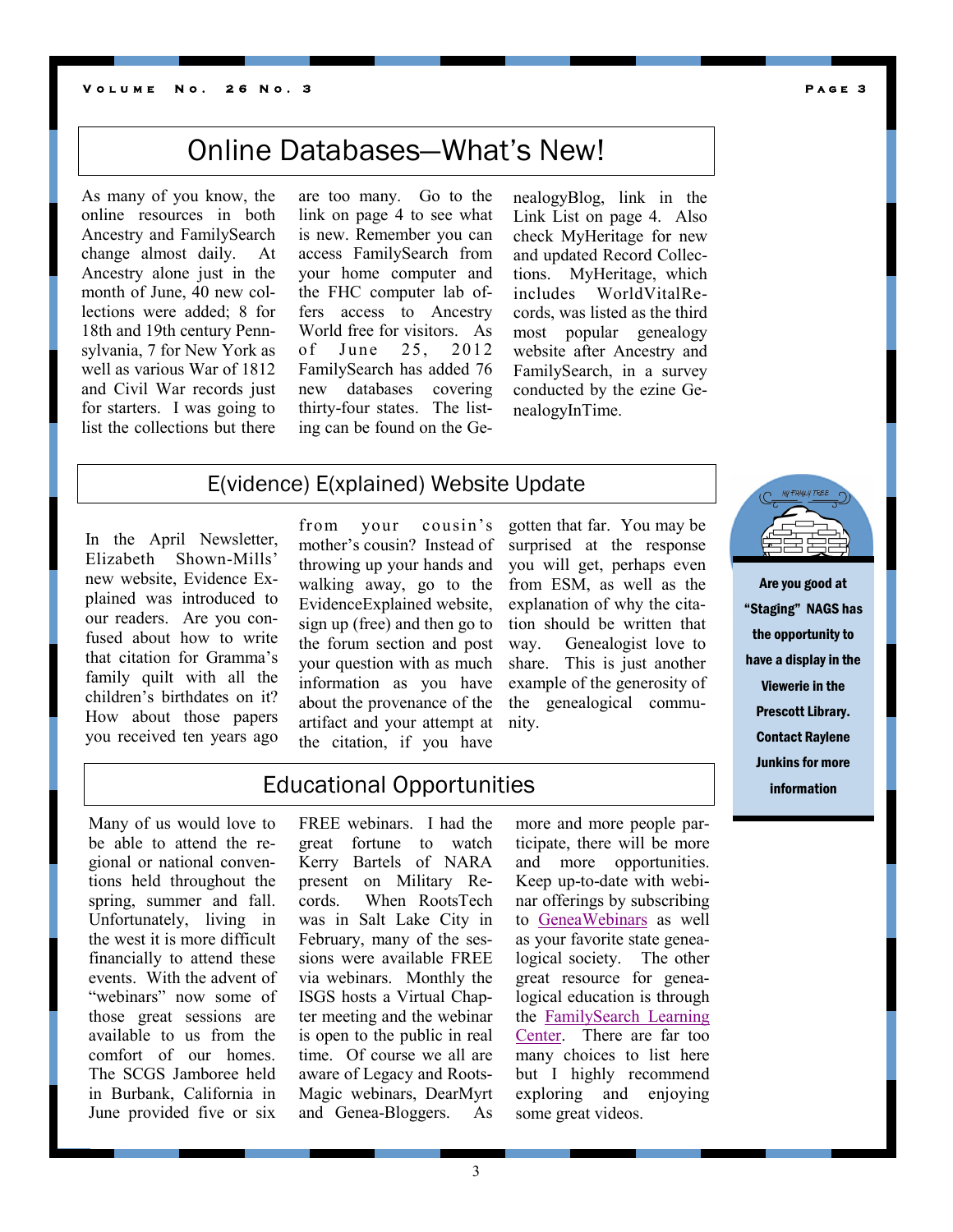**T h e B u l l e t i n** 

### **P a g e 4**



Send a short two or three paragraph bio and surnames researched to the Bulletin editor to be included in the next issue

# Family History Center Management Changes

One of the greatest resources for genealogists here in the Prescott area is the Family History Center at 1001 Ruth Street. Over the last five years Dick Hiatt has been the Director and driving force behind the scenes as well as at the helm of the Family History Center. The many jobs Dick performed as Director included liaison with NAGS as a member of the Board, organizer of the monthly classes held at the FHC,

scheduler of personnel to be sure the Center would be able to stay open, often the first contact for a new researcher and always the Go-



to-Guy. As of June 27, 2012, Dick has resigned from the position of Director and will be taking a well deserved hiatus. There was an informal going away party on the 27th where I saw many familiar faces. Thank you Dick and best wishes to you and Sandra in your next endeavors. Bruce Yeager, also a familiar face at the FHC, will be the new Director. Welcome Bruce and thank you for your service. The FHC will be closed from July 2 through July 15 for summer break.





Welcome New Members **Tara Fort**: facilitates personal memoir writing. **Carol Lang**, researching  $Lang,$   $McCracken,$ Comstock and Kelly. **Kathy Siebert,** researching Siebert, Thompson and Lemmons.

## 1812 Pension Preservation http://fgs.org/1812/ 1940 Census Indexing @FS https://familysearch.org/1940census/ Ancestry Recently Updated DB http://www.ancestry.com/cs/reccol/default GenealogyBlog http://www.genealogyblog.com/?p=19678 MyHeritage.com http://www.worldvitalrecords.com/us-databases.aspx GenealogyInTime http://www.genealogyintime.com Northern New York Newspapers http://news.nnyln.net/ Connecticut http://www.cthistoryonline.org/ Chronicling America LOC http://chroniclingamerica.loc.gov/ Virginia Memory Project http://www.virginiamemory.com/ GeneaWebinars http://blog.geneawebinars.com/ FamilySearch Learning Center https://familysearch.org/learningcenter/home.html Links in this Newsletter

4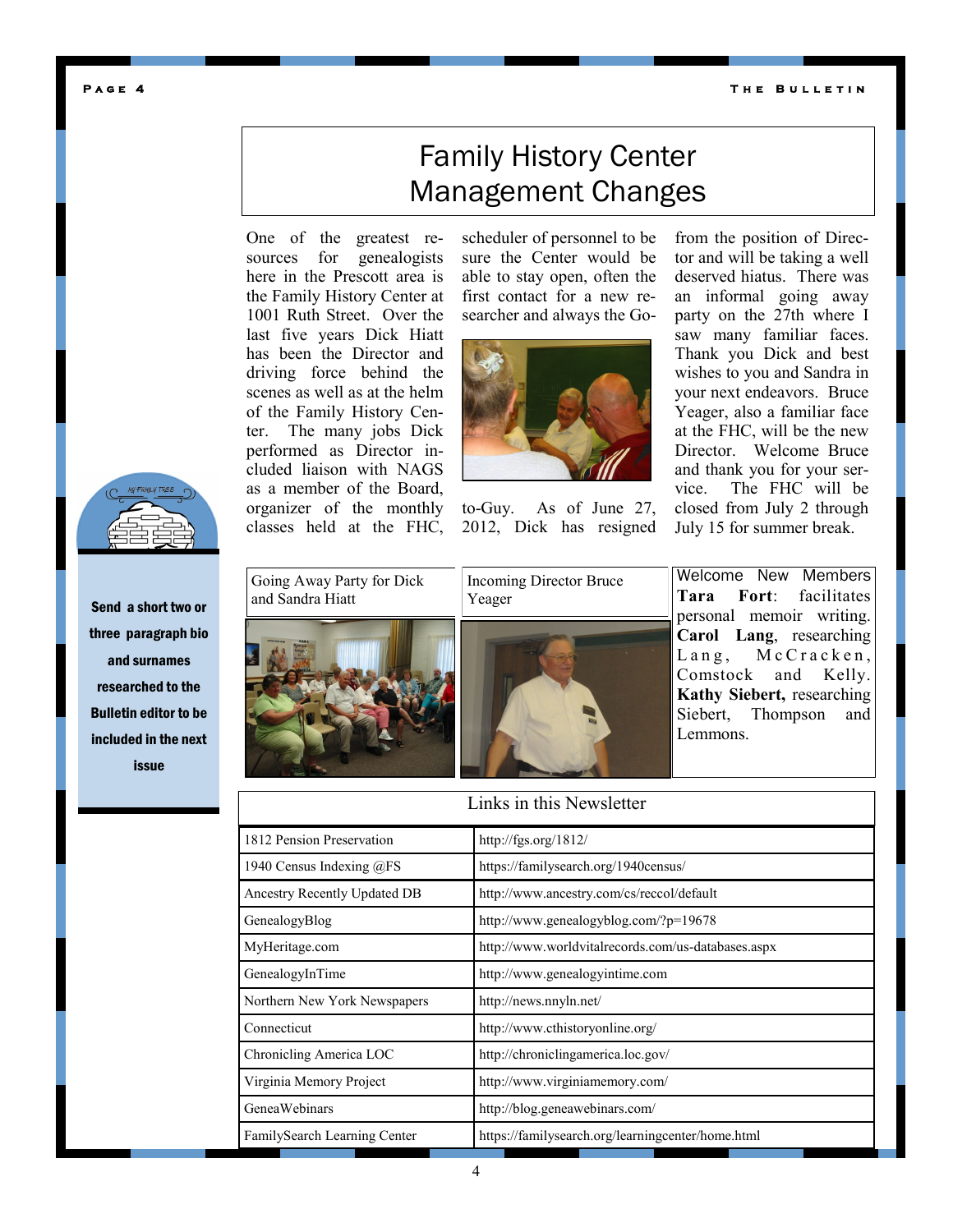# Getting the Biggest Bang for Your Buck

"In these tough economic times" is a phrase we hear often in regard to many aspects of our lives these days. In that vein I would like to suggest some ways you can make your genealogy dollar stretch a little farther. Supporting local or distant genealogy societies can be a winwin situation for everyone. Many of the forward thinking societies now offer member only access to some specialized databases from your home computer. Here are several I have found to be very worthwhile. Locally, the West Valley Genealogical Society in Surprise, Arizona provides access to Fold3. Annual registration is \$35.00. A bit further afield, the Southern California Genealogical Society provides access to NewspaperArchives and LA Times Obits plus a handful of other local interest databases. SCGS also provides

unique and interesting webinars for their membership. Membership also gives you a registration discount to the annual Jamboree. Annual dues are \$35.00. The New England Historic and Genealogical Society probably provides the best access to records of any I have found. If you have New England ancestors you may want to check it out. Membership is \$80.00 for NEHGS but includes the quarterly publication, access to historic records, past publications and discounts on items in the online Book Store. The Godfrey Genealogy Library also provides access to many resources not found anywhere else on the Internet. For a \$45 annual "red" membership you receive access to seven different databases, The Connecticut Cemetery Project database which contains gravestone

information on the 550 cemeteries of Connecticut, plus the digitalized collection of the Godfrey Library itself. For a bit more, \$80 for a "gold" subscription you also have access to NewspaperArchives, Accessible Archives, 19th Century Newspapers and Early American Newspapers. If your research is centered in New England this may be another opportunity to gain access to a large assortment of records. Check in your area of research to see if any of the state or county societies might offer access to subscription databases as part of their benefits. Sometimes the county or state libraries offer access to patrons and all that is needed is a library card. By supporting those societies and libraries you help them and you help yourself.



October is just around the corner. The Workshop Committee is looking for Presenters for the All Day Workshop. Contact Dick Hiatt for more information

## Bang for No Bucks—More Online Resources

To continue with stretching our genealogy dollar, I encourage you to check out some of these sites which provide access to historic records at no cost. The [Northern New York His](http://news.nnyln.net)[toric Newspaper](http://news.nnyln.net) collection consists of a diverse selection of newspapers, all searchable. [The Connecti](http://www.cthistoryonline.org/)[cut Online History](http://www.cthistoryonline.org/) website provides access to historic

records and photographs which can add so much to your family history. Another to remember is the [Chroni](http://chroniclingamerica.loc.gov/)[cling America Newspaper](http://chroniclingamerica.loc.gov/)  [Collection](http://chroniclingamerica.loc.gov/) at the Library of Congress website. The [Vir](http://www.virginiamemory.com/)[ginia](http://www.virginiamemory.com/) Memory Project through the Virginia Library also provides access to historic documents and photographs. These are just a few of the bargains available to the smart researcher. Check the websites of the major libraries in your area of research for more ideas. I would love to hear from anyone who has found what they consider to be a "jewel". Send me an email with the link and I will include it in the next newsletter.